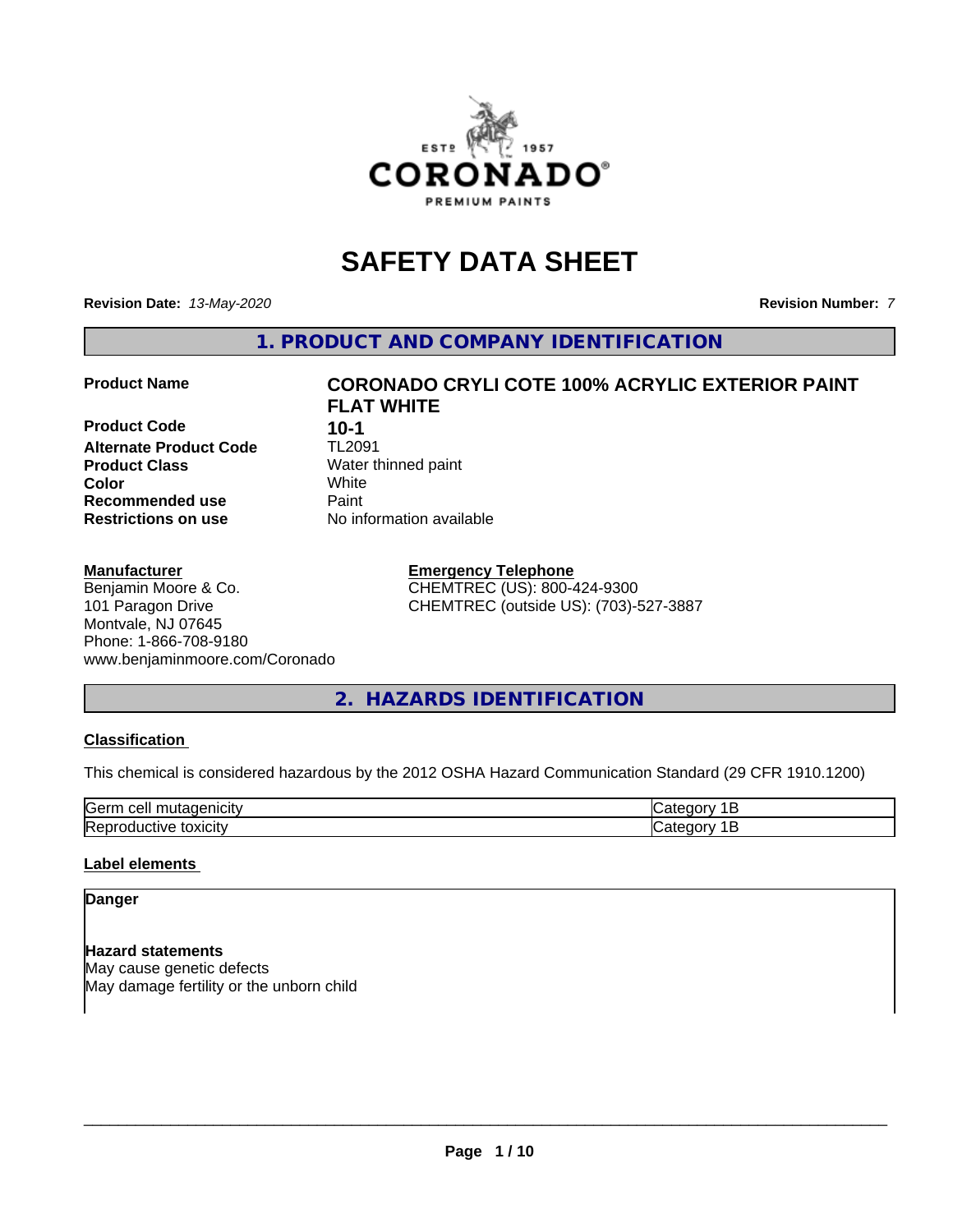

**Appearance** liquid **Odor in the original of the original of the original of the original of the original of the original of the original of the original of the original of the original of the original of the original of t** 

#### **Precautionary Statements - Prevention**

Obtain special instructions before use Do not handle until all safety precautions have been read and understood Use personal protective equipment as required

#### **Precautionary Statements - Response**

IF exposed or concerned: Get medical advice/attention

#### **Precautionary Statements - Storage**

Store locked up

#### **Precautionary Statements - Disposal**

Dispose of contents/container to an approved waste disposal plant

#### **Hazards not otherwise classified (HNOC)**

Not applicable

#### **Other information**

No information available

#### **3. COMPOSITION INFORMATION ON COMPONENTS**

\_\_\_\_\_\_\_\_\_\_\_\_\_\_\_\_\_\_\_\_\_\_\_\_\_\_\_\_\_\_\_\_\_\_\_\_\_\_\_\_\_\_\_\_\_\_\_\_\_\_\_\_\_\_\_\_\_\_\_\_\_\_\_\_\_\_\_\_\_\_\_\_\_\_\_\_\_\_\_\_\_\_\_\_\_\_\_\_\_\_\_\_\_

| <b>Chemical name</b>                         | CAS No.       | Weight-%    |
|----------------------------------------------|---------------|-------------|
| Nepheline syenite                            | 37244-96-5    | $10 - 15$   |
| Titanium dioxide                             | 13463-67-7    | $10 - 15$   |
| Zinc oxide                                   | 1314-13-2     | - 5         |
| Propylene glycol                             | $57 - 55 - 6$ | $-5$        |
| Sodium C14-C16 olefin sulfonate              | 68439-57-6    | $0.1 - 0.5$ |
| Carbamic acid, 1H-benzimidazol-2-yl-, methyl | 10605-21-7    | $0.1 - 0.5$ |
| ester                                        |               |             |

#### **4. FIRST AID MEASURES**

| <b>General Advice</b> | If symptoms persist, call a physician. Show this safety data sheet to the doctor in<br>attendance.       |
|-----------------------|----------------------------------------------------------------------------------------------------------|
| <b>Eye Contact</b>    | Rinse thoroughly with plenty of water for at least 15 minutes and consult a<br>physician.                |
| <b>Skin Contact</b>   | Wash off immediately with soap and plenty of water while removing all<br>contaminated clothes and shoes. |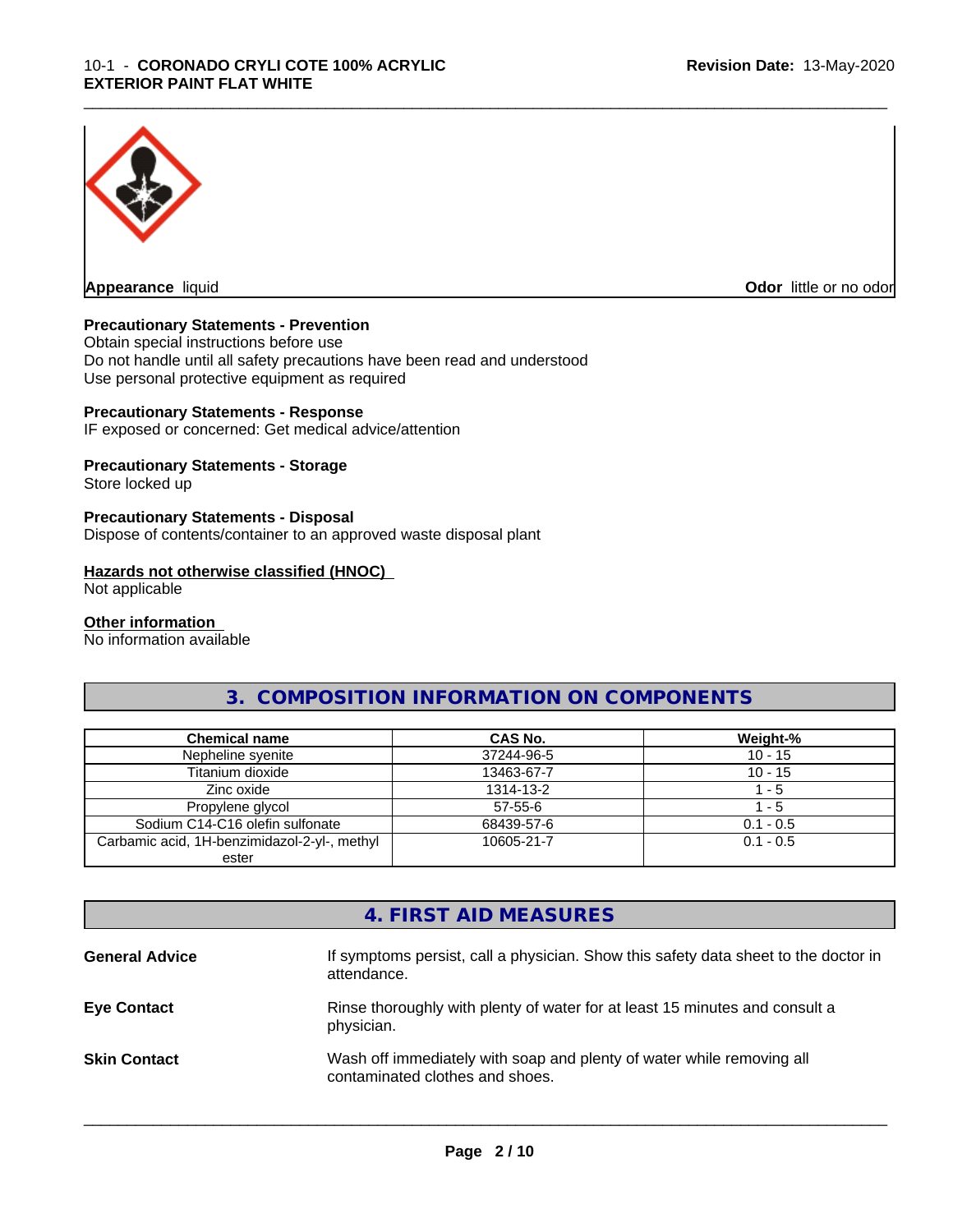| <b>Inhalation</b>                                           |                                                               | Move to fresh air. If symptoms persist, call a physician.<br>Clean mouth with water and afterwards drink plenty of water. Consult a physician<br>if necessary. |                                                                                                                                              |                                                                                                            |  |
|-------------------------------------------------------------|---------------------------------------------------------------|----------------------------------------------------------------------------------------------------------------------------------------------------------------|----------------------------------------------------------------------------------------------------------------------------------------------|------------------------------------------------------------------------------------------------------------|--|
| Ingestion                                                   |                                                               |                                                                                                                                                                |                                                                                                                                              |                                                                                                            |  |
| <b>Most Important</b>                                       | <b>Symptoms/Effects</b>                                       | None known.                                                                                                                                                    |                                                                                                                                              |                                                                                                            |  |
|                                                             | <b>Notes To Physician</b>                                     |                                                                                                                                                                | Treat symptomatically.                                                                                                                       |                                                                                                            |  |
|                                                             |                                                               |                                                                                                                                                                | 5. FIRE-FIGHTING MEASURES                                                                                                                    |                                                                                                            |  |
|                                                             | <b>Suitable Extinguishing Media</b>                           |                                                                                                                                                                |                                                                                                                                              | Use extinguishing measures that are appropriate to local<br>circumstances and the surrounding environment. |  |
| Protective equipment and precautions for firefighters       |                                                               |                                                                                                                                                                | As in any fire, wear self-contained breathing apparatus<br>pressure-demand, MSHA/NIOSH (approved or equivalent)<br>and full protective gear. |                                                                                                            |  |
| <b>Specific Hazards Arising From The Chemical</b>           |                                                               | Closed containers may rupture if exposed to fire or<br>extreme heat.                                                                                           |                                                                                                                                              |                                                                                                            |  |
|                                                             | <b>Sensitivity to mechanical impact</b>                       |                                                                                                                                                                | No                                                                                                                                           |                                                                                                            |  |
|                                                             | Sensitivity to static discharge                               |                                                                                                                                                                | No                                                                                                                                           |                                                                                                            |  |
| <b>Flash Point Data</b><br><b>Method</b>                    | Flash point (°F)<br>Flash Point (°C)                          |                                                                                                                                                                | Not applicable<br>Not applicable<br>Not applicable                                                                                           |                                                                                                            |  |
|                                                             | <b>Flammability Limits In Air</b>                             |                                                                                                                                                                |                                                                                                                                              |                                                                                                            |  |
|                                                             | Lower flammability limit:<br><b>Upper flammability limit:</b> |                                                                                                                                                                | Not applicable<br>Not applicable                                                                                                             |                                                                                                            |  |
| <b>NFPA</b>                                                 | Health: 2                                                     | Flammability: 0                                                                                                                                                | Instability: 0                                                                                                                               | Special: Not Applicable                                                                                    |  |
| <b>NFPA Legend</b><br>0 - Not Hazardous<br>Cliabth <i>i</i> |                                                               |                                                                                                                                                                |                                                                                                                                              |                                                                                                            |  |

- 1 Slightly
- 2 Moderate
- 3 High
- 4 Severe

*The ratings assigned are only suggested ratings, the contractor/employer has ultimate responsibilities for NFPA ratings where this system is used.*

*Additional information regarding the NFPA rating system is available from the National Fire Protection Agency (NFPA) at www.nfpa.org.*

#### **6. ACCIDENTAL RELEASE MEASURES**

**Personal Precautions** Avoid contact with skin, eyes and clothing. Ensure adequate ventilation.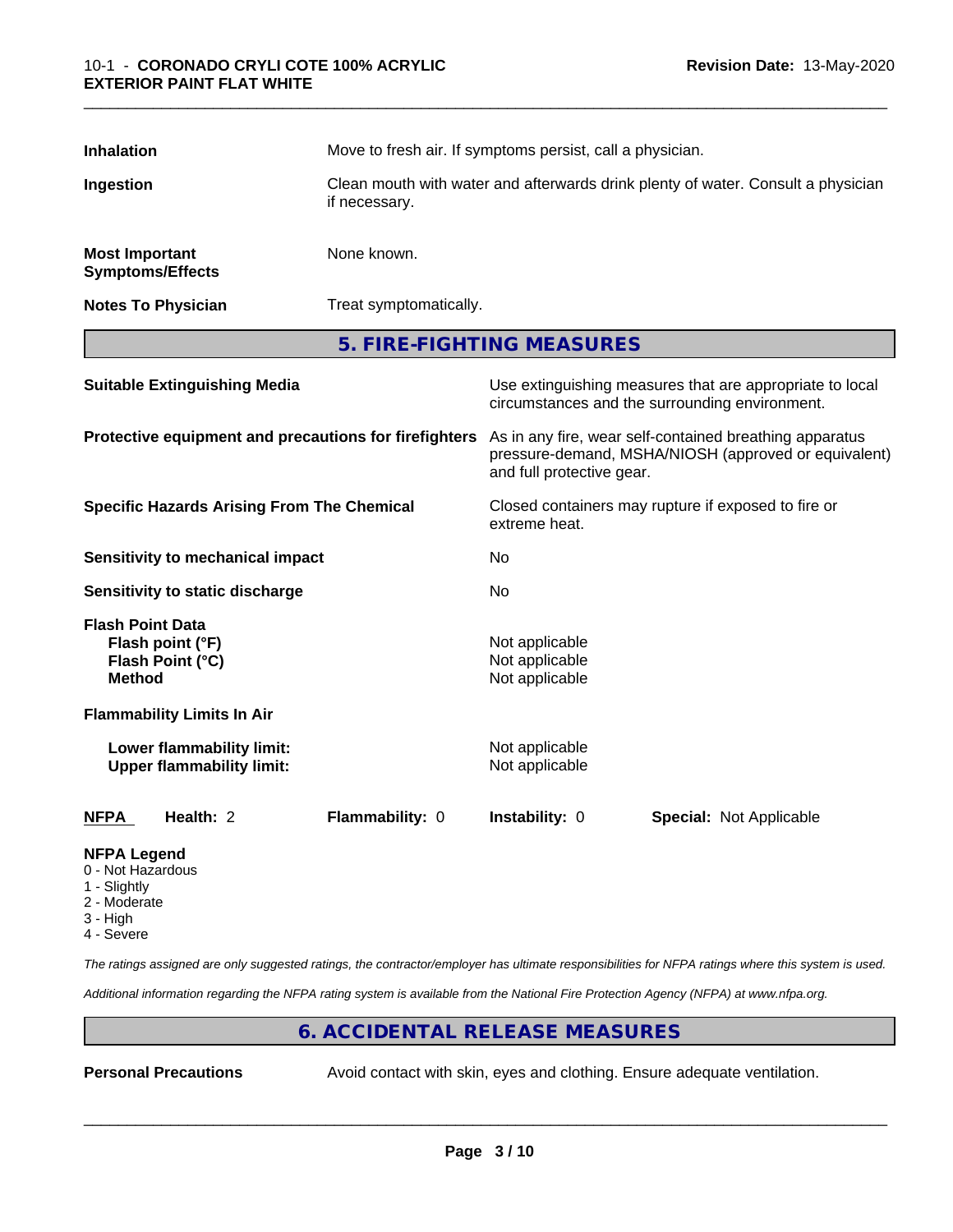| Prevent further leakage or spillage if safe to do so.                                                                                                                            |  |  |
|----------------------------------------------------------------------------------------------------------------------------------------------------------------------------------|--|--|
| See Section 12 for additional Ecological Information.                                                                                                                            |  |  |
| Soak up with inert absorbent material. Sweep up and shovel into suitable<br>containers for disposal.                                                                             |  |  |
| 7. HANDLING AND STORAGE                                                                                                                                                          |  |  |
| Avoid contact with skin, eyes and clothing. Avoid breathing vapors, spray mists or<br>sanding dust. In case of insufficient ventilation, wear suitable respiratory<br>equipment. |  |  |
| Keep container tightly closed. Keep out of the reach of children.                                                                                                                |  |  |
| No information available                                                                                                                                                         |  |  |
|                                                                                                                                                                                  |  |  |

#### **8. EXPOSURE CONTROLS/PERSONAL PROTECTION**

#### **Exposure Limits**

| <b>Chemical name</b> | <b>ACGIH TLV</b>                                                                                              | <b>OSHA PEL</b>                                         |
|----------------------|---------------------------------------------------------------------------------------------------------------|---------------------------------------------------------|
| Titanium dioxide     | TWA: $10 \text{ mg/m}^3$                                                                                      | $15 \text{ mg/m}^3$ - TWA                               |
| Zinc oxide           | STEL: 10 mg/m <sup>3</sup> respirable particulate<br>matter<br>TWA: $2 \text{ mg/m}^3$ respirable particulate | 5 mg/m <sup>3</sup> - TWA<br>15 mg/m <sup>3</sup> - TWA |
|                      | matter                                                                                                        |                                                         |

#### **Legend**

ACGIH - American Conference of Governmental Industrial Hygienists Exposure Limits OSHA - Occupational Safety & Health Administration Exposure Limits N/E - Not Established

| <b>Engineering Measures</b> | Ensure adequate ventilation, especially in confined areas. |
|-----------------------------|------------------------------------------------------------|
|                             |                                                            |

#### **Personal Protective Equipment**

| <b>Eye/Face Protection</b>    | Safety glasses with side-shields.                                                                                                                                                                                                                                                                                                                                   |
|-------------------------------|---------------------------------------------------------------------------------------------------------------------------------------------------------------------------------------------------------------------------------------------------------------------------------------------------------------------------------------------------------------------|
| <b>Skin Protection</b>        | Protective gloves and impervious clothing.                                                                                                                                                                                                                                                                                                                          |
| <b>Respiratory Protection</b> | Use only with adequate ventilation. In operations where exposure limits are<br>exceeded, use a NIOSH approved respirator that has been selected by a<br>technically qualified person for the specific work conditions. When spraying the<br>product or applying in confined areas, wear a NIOSH approved respirator<br>specified for paint spray or organic vapors. |
| Lhaalama Maaarinaa            | buoid contact with aline avec and olething. Demove and week contaminated                                                                                                                                                                                                                                                                                            |

- **Hygiene Measures** Avoid contact with skin, eyes and clothing. Remove and wash contaminated clothing before re-use. Wash thoroughly after handling.
	- **9. PHYSICAL AND CHEMICAL PROPERTIES**

**Appearance** liquid<br> **Appearance** liquid<br> **Odor** little c **Odor**<br> **Odor Threshold**<br> **Odor Threshold CODOR CODOR CODOR CODOR CODOR CODOR CODOR CODOR CODOR CODOR CODOR** 

**No information available**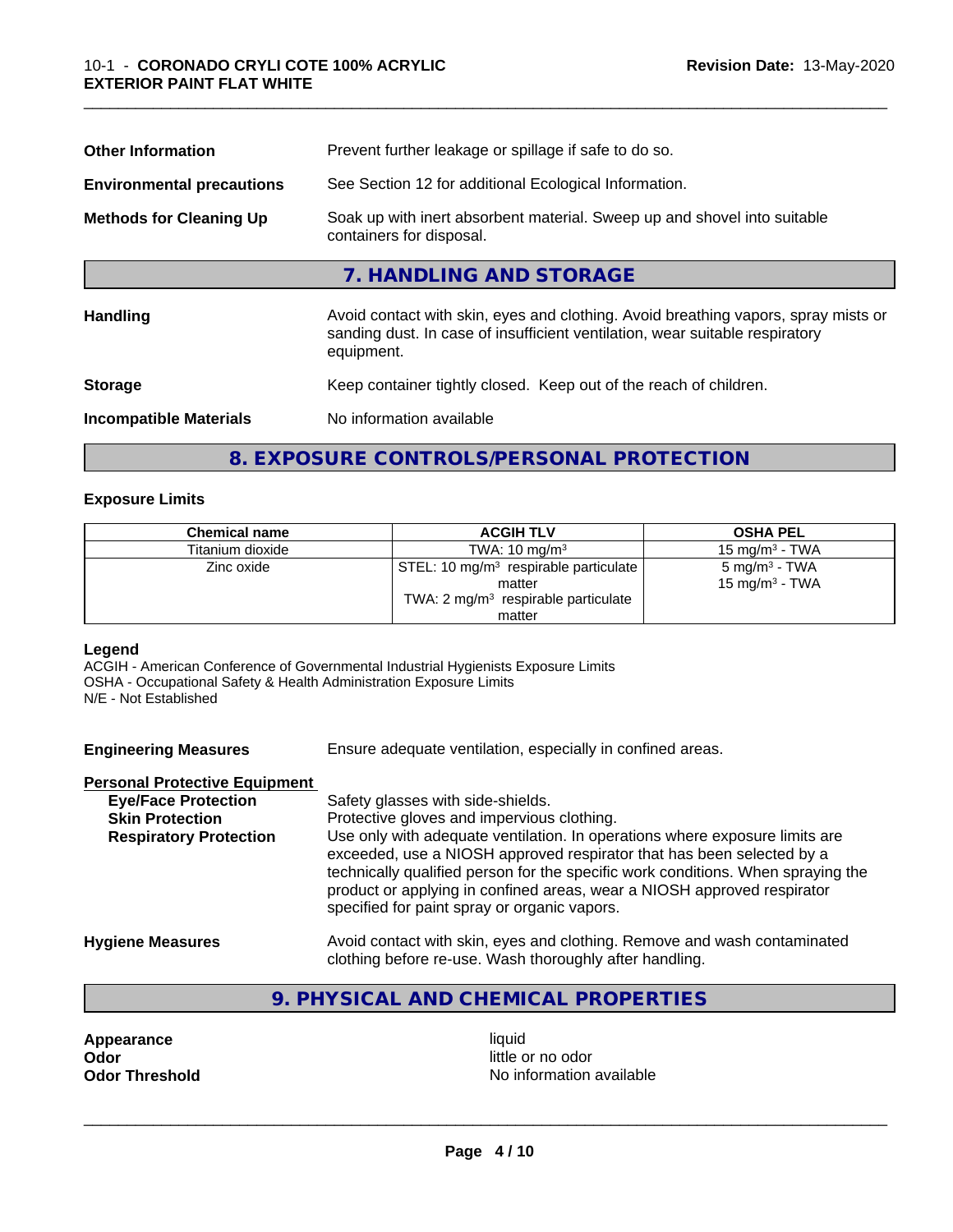**Density (lbs/gal)** 10.75 - 10.85<br> **Specific Gravity** 1.29 - 1.31 **Specific Gravity pH** No information available **Viscosity (cps)** No information available **Solubility(ies)** No information available **Water solubility** No information available **Evaporation Rate** Note 2008 and 2009 No information available **Vapor pressure** No information available in the North American Monte available in the North American available **Vapor density** No information available **Wt. % Solids** 45 - 55 **Vol. % Solids** 30 - 40 **Wt. % Volatiles** 45 - 55 **Vol. % Volatiles** 60 - 70 **VOC Regulatory Limit (g/L)** < 50 **Boiling Point (°F)** 212 **Boiling Point (°C)** 100<br> **Preezing point (°F)** 32 **Freezing point (°F) Freezing Point (°C)** 0 **Flash point (°F)**<br> **Flash Point (°C)**<br> **Flash Point (°C)**<br> **Not** applicable **Flash Point (°C) Method** Not applicable **Flammability (solid, gas)**<br> **Upper flammability limit:**<br>
Upper flammability limit:<br>  $\begin{array}{ccc}\n\bullet & \bullet & \bullet \\
\bullet & \bullet & \bullet\n\end{array}$  Not applicable **Upper flammability limit:**<br> **Lower flammability limit:**<br>
Not applicable<br>
Not applicable **Lower flammability limit:**<br> **Autoignition Temperature (°F)** Not applicable havailable available **Autoignition Temperature (°F)**<br> **Autoignition Temperature (°C)** No information available **Autoignition Temperature (°C) Decomposition Temperature (°F)** No information available **Decomposition Temperature (°C)**<br> **Partition coefficient**<br> **Partition coefficient**<br> **No** information available **Revision Date:** 13-May-2020

**No information available** 

\_\_\_\_\_\_\_\_\_\_\_\_\_\_\_\_\_\_\_\_\_\_\_\_\_\_\_\_\_\_\_\_\_\_\_\_\_\_\_\_\_\_\_\_\_\_\_\_\_\_\_\_\_\_\_\_\_\_\_\_\_\_\_\_\_\_\_\_\_\_\_\_\_\_\_\_\_\_\_\_\_\_\_\_\_\_\_\_\_\_\_\_\_

### **10. STABILITY AND REACTIVITY**

| <b>Reactivity</b>                         | Not Applicable                           |
|-------------------------------------------|------------------------------------------|
| <b>Chemical Stability</b>                 | Stable under normal conditions.          |
| <b>Conditions to avoid</b>                | Prevent from freezing.                   |
| <b>Incompatible Materials</b>             | No materials to be especially mentioned. |
| <b>Hazardous Decomposition Products</b>   | None under normal use.                   |
| <b>Possibility of hazardous reactions</b> | None under normal conditions of use.     |

**11. TOXICOLOGICAL INFORMATION**

#### **Product Information**

#### **Information on likely routes of exposure**

**Principal Routes of Exposure** Eye contact, skin contact and inhalation.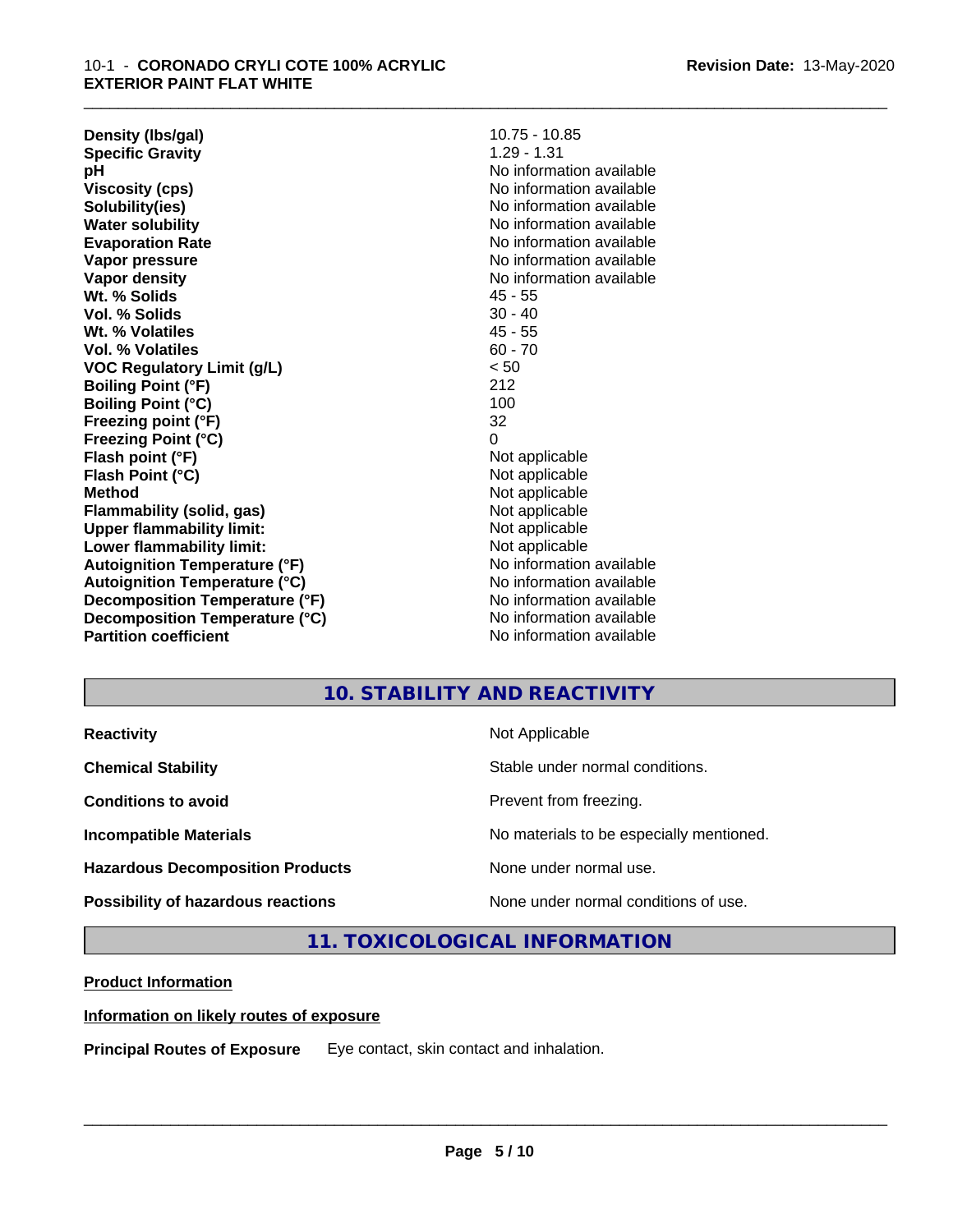| <b>Acute Toxicity</b>           |                                                                                                                 |
|---------------------------------|-----------------------------------------------------------------------------------------------------------------|
| <b>Product Information</b>      | No information available                                                                                        |
|                                 | Symptoms related to the physical, chemical and toxicological characteristics                                    |
| <b>Symptoms</b>                 | No information available                                                                                        |
|                                 | Delayed and immediate effects as well as chronic effects from short and long-term exposure                      |
| Eye contact                     | May cause slight irritation.                                                                                    |
| <b>Skin contact</b>             | Substance may cause slight skin irritation. Prolonged or repeated contact may dry<br>skin and cause irritation. |
| <b>Inhalation</b>               | May cause irritation of respiratory tract.                                                                      |
| Ingestion                       | Ingestion may cause gastrointestinal irritation, nausea, vomiting and diarrhea.                                 |
| <b>Sensitization</b>            | No information available                                                                                        |
| <b>Neurological Effects</b>     | No information available.                                                                                       |
| <b>Mutagenic Effects</b>        | Suspected of causing genetic defects.                                                                           |
| <b>Reproductive Effects</b>     | May damage fertility or the unborn child.                                                                       |
| <b>Developmental Effects</b>    | No information available.                                                                                       |
| <b>Target organ effects</b>     | No information available.                                                                                       |
| <b>STOT - single exposure</b>   | No information available.                                                                                       |
| <b>STOT - repeated exposure</b> | No information available.                                                                                       |
| Other adverse effects           | No information available.                                                                                       |
| <b>Aspiration Hazard</b>        | No information available                                                                                        |

#### **Numerical measures of toxicity**

**The following values are calculated based on chapter 3.1 of the GHS document**

| <b>ATEmix (oral)</b>   | 58148 mg/kg   |
|------------------------|---------------|
| <b>ATEmix (dermal)</b> | 1671621 mg/kg |

#### **Component Information**

| Chemical name                                                       | Oral LD50                                    | Dermal LD50                                                        | Inhalation LC50 |
|---------------------------------------------------------------------|----------------------------------------------|--------------------------------------------------------------------|-----------------|
| Titanium dioxide<br>13463-67-7                                      | $> 10000$ mg/kg (Rat)                        |                                                                    |                 |
| Zinc oxide<br>1314-13-2                                             | $>$ 5000 mg/kg (Rat)                         |                                                                    |                 |
| Propylene glycol<br>57-55-6                                         | $= 20$ g/kg (Rat)                            | $= 20800$ mg/kg (Rabbit)                                           |                 |
| Sodium C14-C16 olefin sulfonate<br>68439-57-6                       | $= 2220$ mg/kg (Rat)                         | $> 740$ mg/kg (Rabbit)                                             |                 |
| Carbamic acid,<br>1H-benzimidazol-2-yl-, methyl ester<br>10605-21-7 | $>$ 5050 mg/kg (Rat)<br>$= 6400$ mg/kg (Rat) | $> 10000$ mg/kg (Rabbit) = 2 g/kg (<br>$Rat$ = 8500 mg/kg (Rabbit) |                 |

#### **Chronic Toxicity**

#### **Carcinogenicity**

*The information below indicateswhether each agency has listed any ingredient as a carcinogen:.*

| <b>Chemical name</b>                                                                                                                                                                                                                                         | <b>IARC</b>                    | <b>NTP</b> | OSHA   |  |
|--------------------------------------------------------------------------------------------------------------------------------------------------------------------------------------------------------------------------------------------------------------|--------------------------------|------------|--------|--|
|                                                                                                                                                                                                                                                              | . .<br>2B<br>Possible<br>Human |            | Listed |  |
| <b>The Contract of the Contract of the Contract of the Contract of the Contract of the Contract of the Contract of The Contract of The Contract of The Contract of The Contract of The Contract of The Contract of The Contract </b><br>dioxide<br>l ıtanıum | Carcinogen                     |            |        |  |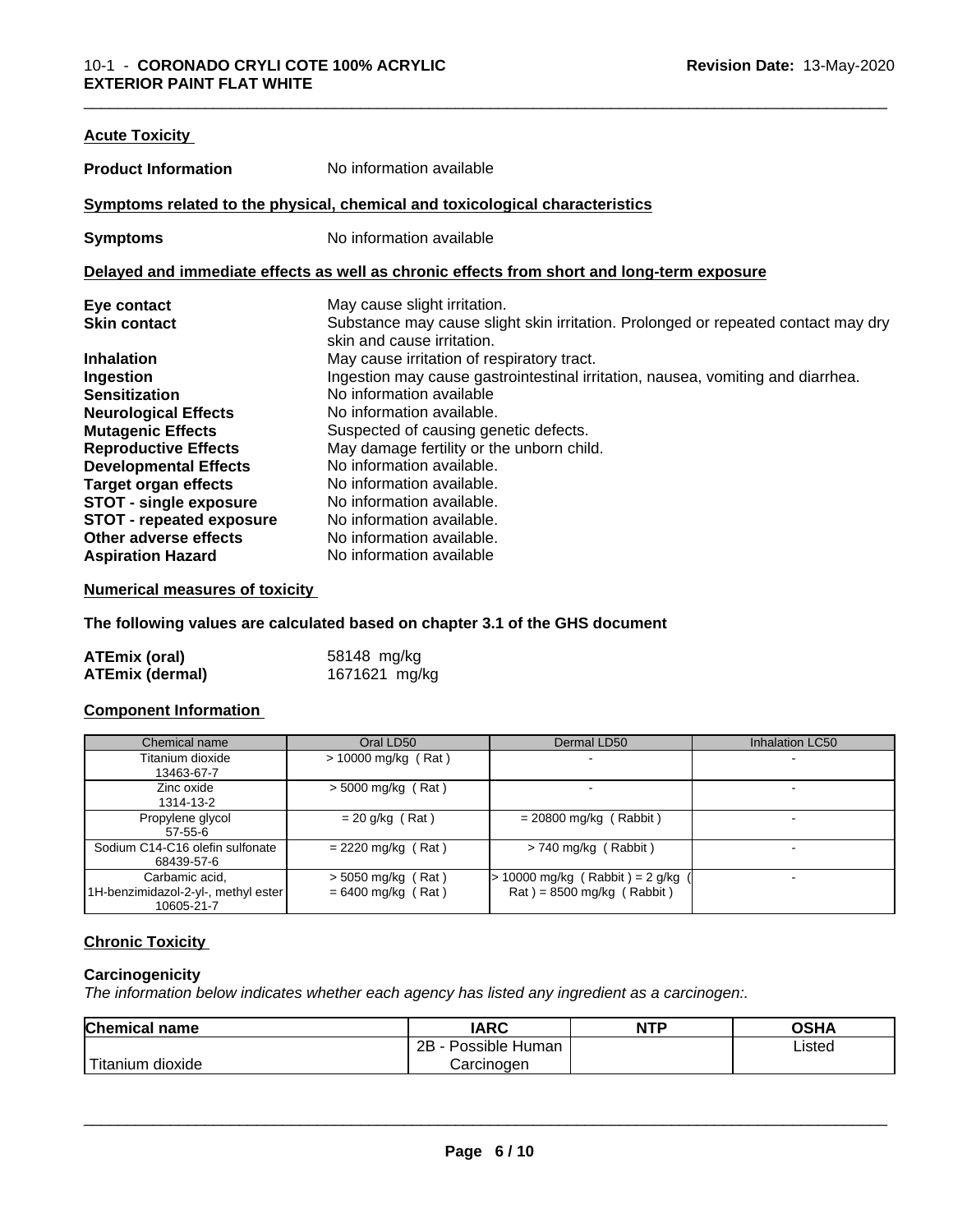• Although IARC has classified titanium dioxide as possibly carcinogenic to humans (2B), their summary concludes: "No significant exposure to titanium dioxide is thought to occur during the use of products in which titanium dioxide is bound to other materials, such as paint."

\_\_\_\_\_\_\_\_\_\_\_\_\_\_\_\_\_\_\_\_\_\_\_\_\_\_\_\_\_\_\_\_\_\_\_\_\_\_\_\_\_\_\_\_\_\_\_\_\_\_\_\_\_\_\_\_\_\_\_\_\_\_\_\_\_\_\_\_\_\_\_\_\_\_\_\_\_\_\_\_\_\_\_\_\_\_\_\_\_\_\_\_\_

#### **Legend**

IARC - International Agency for Research on Cancer NTP - National Toxicity Program OSHA - Occupational Safety & Health Administration

**12. ECOLOGICAL INFORMATION**

#### **Ecotoxicity Effects**

The environmental impact of this product has not been fully investigated.

#### **Product Information**

#### **Acute Toxicity to Fish**

No information available

#### **Acute Toxicity to Aquatic Invertebrates**

No information available

#### **Acute Toxicity to Aquatic Plants**

No information available

#### **Persistence / Degradability**

No information available.

#### **Bioaccumulation**

No information available.

#### **Mobility in Environmental Media**

No information available.

#### **Ozone**

No information available

#### **Component Information**

#### **Acute Toxicity to Fish**

Titanium dioxide  $LC50:$  > 1000 mg/L (Fathead Minnow - 96 hr.) Propylene glycol LC50: 710 mg/L (Fathead Minnow - 96 hr.) Carbamic acid, 1H-benzimidazol-2-yl-, methyl ester LC50: 1.5 mg/L (Rainbow Trout - 96 hr.)

#### **Acute Toxicity to Aquatic Invertebrates**

Propylene glycol EC50: > 10000 mg/L (Daphnia magna - 24 hr.) Carbamic acid, 1H-benzimidazol-2-yl-, methyl ester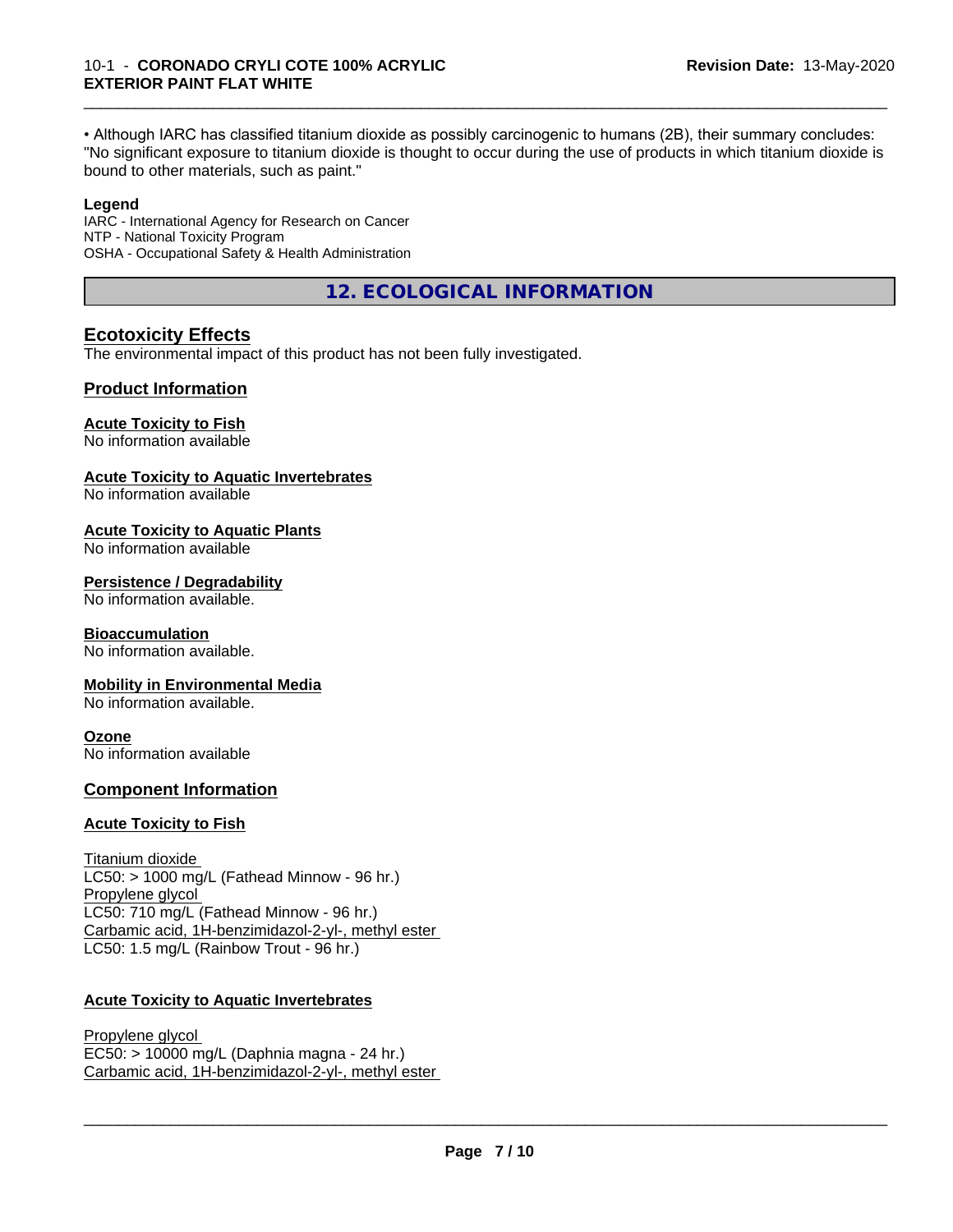LC50: 0.22 mg/L (water flea - 48 hr.)

#### **Acute Toxicity to Aquatic Plants**

No information available

|                              | 13. DISPOSAL CONSIDERATIONS                                                                                                                                                                                               |  |
|------------------------------|---------------------------------------------------------------------------------------------------------------------------------------------------------------------------------------------------------------------------|--|
| <b>Waste Disposal Method</b> | Dispose of in accordance with federal, state, and local regulations. Local<br>requirements may vary, consult your sanitation department or state-designated<br>environmental protection agency for more disposal options. |  |
|                              | <b>14. TRANSPORT INFORMATION</b>                                                                                                                                                                                          |  |
| <b>DOT</b>                   | Not regulated                                                                                                                                                                                                             |  |
| <b>ICAO/IATA</b>             | Not regulated                                                                                                                                                                                                             |  |
| <b>IMDG/IMO</b>              | Not regulated                                                                                                                                                                                                             |  |
|                              | <b>15. REGULATORY INFORMATION</b>                                                                                                                                                                                         |  |

\_\_\_\_\_\_\_\_\_\_\_\_\_\_\_\_\_\_\_\_\_\_\_\_\_\_\_\_\_\_\_\_\_\_\_\_\_\_\_\_\_\_\_\_\_\_\_\_\_\_\_\_\_\_\_\_\_\_\_\_\_\_\_\_\_\_\_\_\_\_\_\_\_\_\_\_\_\_\_\_\_\_\_\_\_\_\_\_\_\_\_\_\_

#### **International Inventories**

| <b>TSCA: United States</b> | Yes - All components are listed or exempt. |
|----------------------------|--------------------------------------------|
| <b>DSL: Canada</b>         | Yes - All components are listed or exempt. |

#### **Federal Regulations**

#### **SARA 311/312 hazardous categorization**

| Acute health hazard               | Nο  |
|-----------------------------------|-----|
| Chronic Health Hazard             | Yes |
| Fire hazard                       | N٥  |
| Sudden release of pressure hazard | Nο  |
| Reactive Hazard                   | N٥  |

#### **SARA 313**

Section 313 of Title III of the Superfund Amendments and Reauthorization Act of 1986 (SARA). This product contains a chemical or chemicals which are subject to the reporting requirements of the Act and Title 40 of the Code of Federal Regulations, Part 372:

| <b>Chemical name</b> | CAS No.   | Weight-% | <b>CERCLA/SARA 313</b>     |
|----------------------|-----------|----------|----------------------------|
|                      |           |          | (de minimis concentration) |
| Zinc oxide           | 1314-13-2 |          |                            |

 $\overline{\phantom{a}}$  ,  $\overline{\phantom{a}}$  ,  $\overline{\phantom{a}}$  ,  $\overline{\phantom{a}}$  ,  $\overline{\phantom{a}}$  ,  $\overline{\phantom{a}}$  ,  $\overline{\phantom{a}}$  ,  $\overline{\phantom{a}}$  ,  $\overline{\phantom{a}}$  ,  $\overline{\phantom{a}}$  ,  $\overline{\phantom{a}}$  ,  $\overline{\phantom{a}}$  ,  $\overline{\phantom{a}}$  ,  $\overline{\phantom{a}}$  ,  $\overline{\phantom{a}}$  ,  $\overline{\phantom{a}}$ 

#### **Clean Air Act,Section 112 Hazardous Air Pollutants (HAPs) (see 40 CFR 61)**

This product contains the following HAPs:

*None*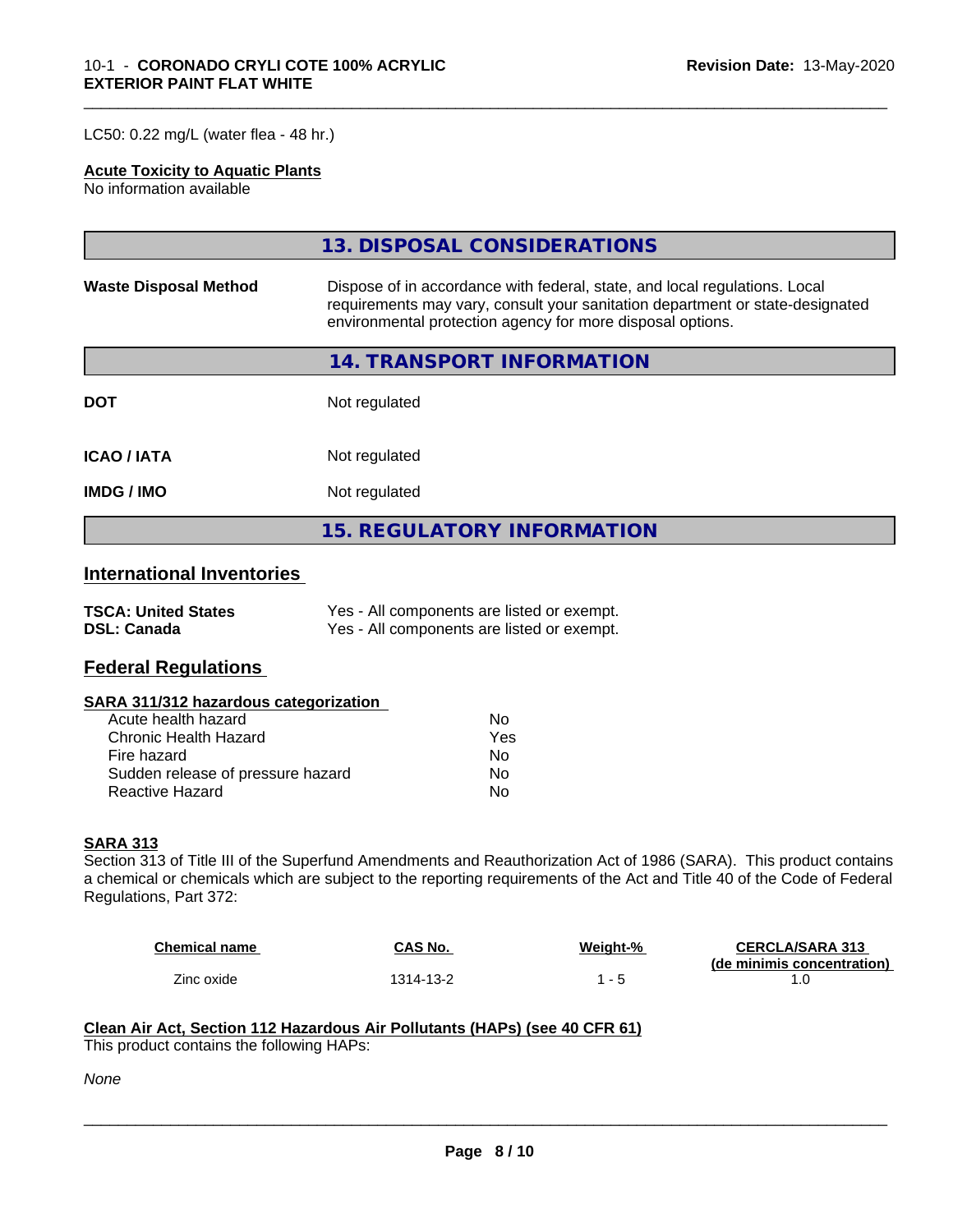#### **US State Regulations**

#### **California Proposition 65**

**AVIMARNING:** Cancer and Reproductive Harm– www.P65warnings.ca.gov

#### **State Right-to-Know**

| <b>Chemical name</b>                  | <b>Massachusetts</b> | <b>New Jersey</b> | Pennsylvania |
|---------------------------------------|----------------------|-------------------|--------------|
| Titanium dioxide                      |                      |                   |              |
| Zinc oxide                            |                      |                   |              |
| Carbamic acid, 1H-benzimidazol-2-yl-, |                      |                   |              |
| methyl ester                          |                      |                   |              |

\_\_\_\_\_\_\_\_\_\_\_\_\_\_\_\_\_\_\_\_\_\_\_\_\_\_\_\_\_\_\_\_\_\_\_\_\_\_\_\_\_\_\_\_\_\_\_\_\_\_\_\_\_\_\_\_\_\_\_\_\_\_\_\_\_\_\_\_\_\_\_\_\_\_\_\_\_\_\_\_\_\_\_\_\_\_\_\_\_\_\_\_\_

#### **Legend**

X - Listed

#### **16. OTHER INFORMATION**

| HMIS | Health: $2^*$ | <b>Flammability: 0</b> | <b>Reactivity: 0 PPE: -</b> |  |
|------|---------------|------------------------|-----------------------------|--|
|      |               |                        |                             |  |

#### **HMIS Legend**

- 0 Minimal Hazard
- 1 Slight Hazard
- 2 Moderate Hazard
- 3 Serious Hazard
- 4 Severe Hazard
- \* Chronic Hazard
- X Consult your supervisor or S.O.P. for "Special" handling instructions.

*Note: The PPE rating has intentionally been left blank. Choose appropriate PPE that will protect employees from the hazards the material will present under the actual normal conditions of use.*

*Caution: HMISÒ ratings are based on a 0-4 rating scale, with 0 representing minimal hazards or risks, and 4 representing significant hazards or risks. Although HMISÒ ratings are not required on MSDSs under 29 CFR 1910.1200, the preparer, has chosen to provide them. HMISÒ ratings are to be used only in conjunction with a fully implemented HMISÒ program by workers who have received appropriate HMISÒ training. HMISÒ is a registered trade and service mark of the NPCA. HMISÒ materials may be purchased exclusively from J. J. Keller (800) 327-6868.*

 **WARNING!** If you scrape, sand, or remove old paint, you may release lead dust. LEAD IS TOXIC. EXPOSURE TO LEAD DUST CAN CAUSE SERIOUS ILLNESS, SUCH AS BRAIN DAMAGE, ESPECIALLY IN CHILDREN. PREGNANT WOMEN SHOULD ALSO AVOID EXPOSURE.Wear a NIOSH approved respirator to control lead exposure. Clean up carefully with a HEPA vacuum and a wet mop. Before you start, find out how to protect yourself and your family by contacting the National Lead Information Hotline at 1-800-424-LEAD or log on to www.epa.gov/lead.

**Prepared By** Product Stewardship Department Benjamin Moore & Co. 101 Paragon Drive Montvale, NJ 07645 800-225-5554